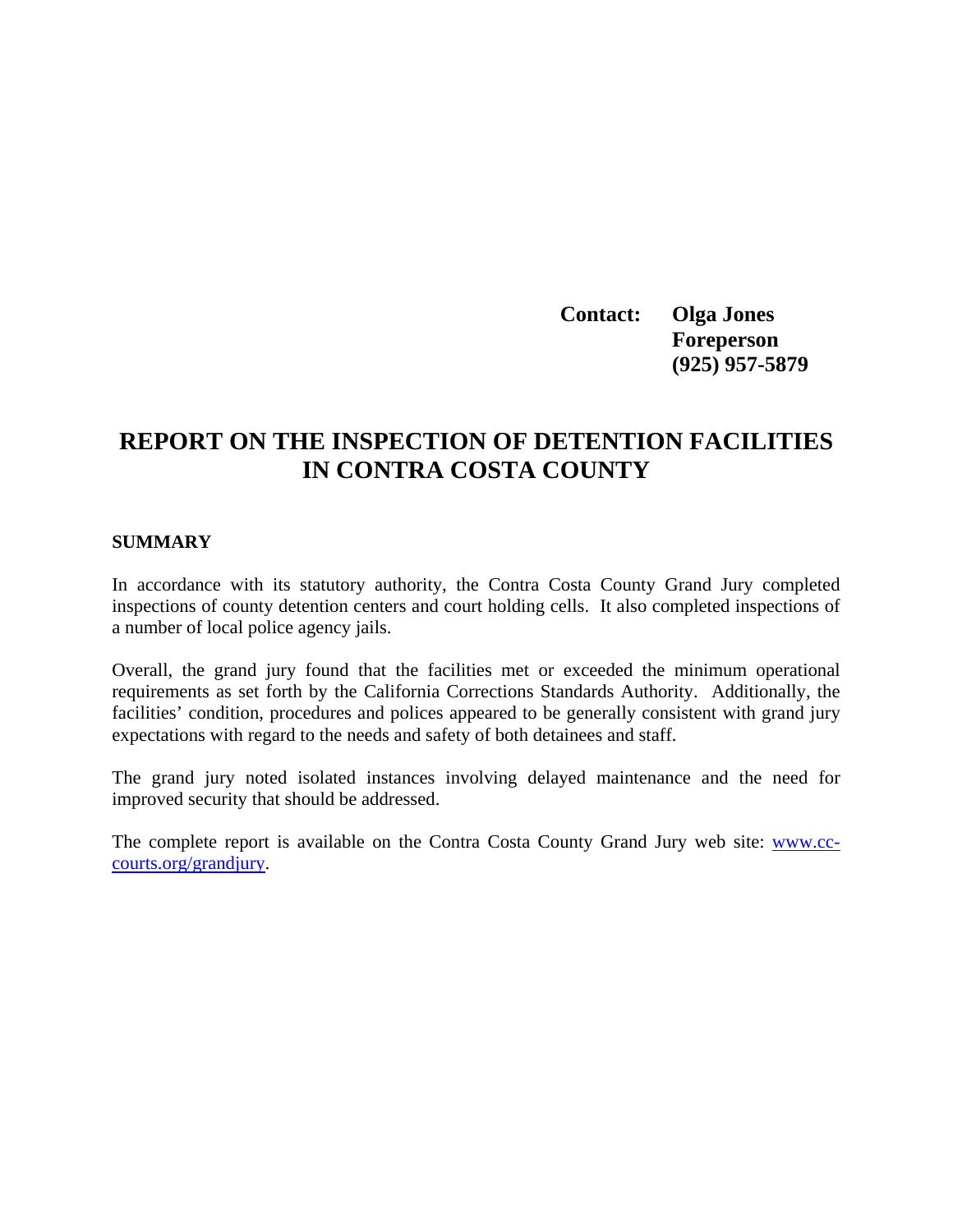## **CONTRA COSTA COUNTY GRAND JURY REPORT 0706**

# **REPORT ON THE INSPECTION OF DETENTION FACILITIES IN CONTRA COSTA COUNTY**

One or more Grand Jurors recused themselves due to a possible conflict of interest and did not participate in the preparation or approval of this report.

### **TO: Contra Costa County Board of Supervisors Office of the Sheriff, Contra Costa County**

### **BACKGROUND**

The California Corrections Standards Authority ("CSA") is required to complete comprehensive, bi-annual physical inspections of detention facilities throughout the state. Inspections include verification of compliance with local building, fire, and health and safety codes.

The Contra Costa County Grand Jury is required by statute to conduct inspections separate from those completed by the CSA. California Penal Code section 919(b) states: "The grand jury shall inquire into the condition and management of the public prisons within the county." By past practice, such inspections have also included temporary holding facilities in Superior Courts and jails within the county.

California Penal Code section 925 also allows the Grand Jury to investigate the operations of the Probation Department. This includes the county's juvenile holding and detention facilities.

#### **FINDINGS**

- 1. Facilities inspected by the Grand Jury included:
	- a. County Detention Facilities Martinez, West County (Richmond), and Marsh Creek (Clayton).
	- b. Superior Court Temporary Holding Facilities Martinez, Pittsburg, Richmond, and Walnut Creek.
	- c. Probation Department Juvenile Hall (Martinez), Chris Adams Center (Martinez), and the Orin Allen Youth Rehabilitation Facility (The Byron Boy's Ranch).
	- d. City Jails Antioch, El Cerrito, Hercules, Kensington, Lafayette, Martinez, Pinole, Pittsburg, Pleasant Hill, San Ramon, and Walnut Creek.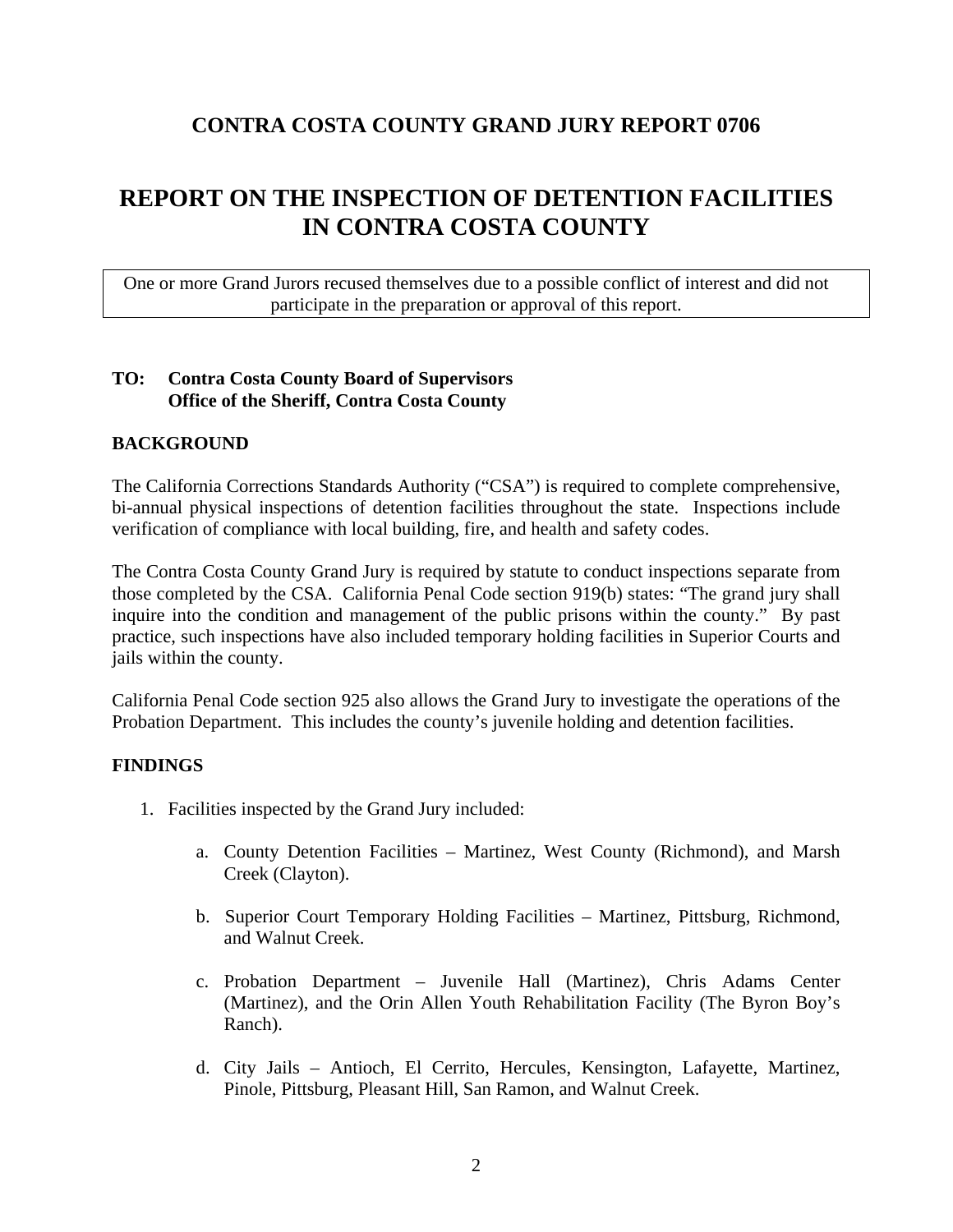- 2. Grand Jury inspections of the above-mentioned facilities were conducted in accordance with California Corrections Standards Authority guidelines. California Corrections Standards Authority regulations are contained in Title 15 and Title 24, California Code of Regulations.
- 3. County detention facility inspections (Martinez, West County, and Marsh Creek) included a review of common incident reports, grievance procedures, inmate requests for information, medical care practices, telephone and visiting procedures, and adherence to "72-hour requirement" for court hearings. Performance in all areas was found to be satisfactory. Site visits also included selected interviews with detainees to identify any areas of concern. None were identified.
- 4. A review was made of the Inmate Welfare Fund-Canteen Program for the County Detention Facilities. The administration of the fund and program are consistent with the goals and objectives set forth by the oversight board. The operation of the fund includes appropriate and effective management controls and practices.
- 5. A review of the circumstances surrounding, and subsequent internal investigation of, two "Deaths in Custody" at the Martinez Detention Facility in 2006 led to the conclusion that procedures followed by the detention staff were consistent with CSA standards.
- 6. The Office of the Sheriff ("Sheriff") plans to remodel the women's holding area within the intake section in the Martinez Detention Facility to improve security.
- 7. Modifications are underway in the Martinez Detention Facility to secure all movable housing unit furniture to the floor or to adjacent stationary objects to reduce vandalism and to discourage its use as weapons. To date, four of six housing modules have been so modified.
- 8. The West County Detention Facility has experienced plumbing problems in several detainee housing unit showers. These problems were reported to the County General Services Department more than six months ago and corrections have not been made.
- 9. The West County Detention Facility's security cameras offer only fixed views. Staff members are unable to modify their fields of view to focus on selected areas or individuals of interest outside of the cameras' current fixed views.
- 10. The floor covering immediately adjacent to the jail cell area in the Richmond Superior Court Holding facility was found to be in need of replacement. Repair or refinishing does not appear to be a viable option.